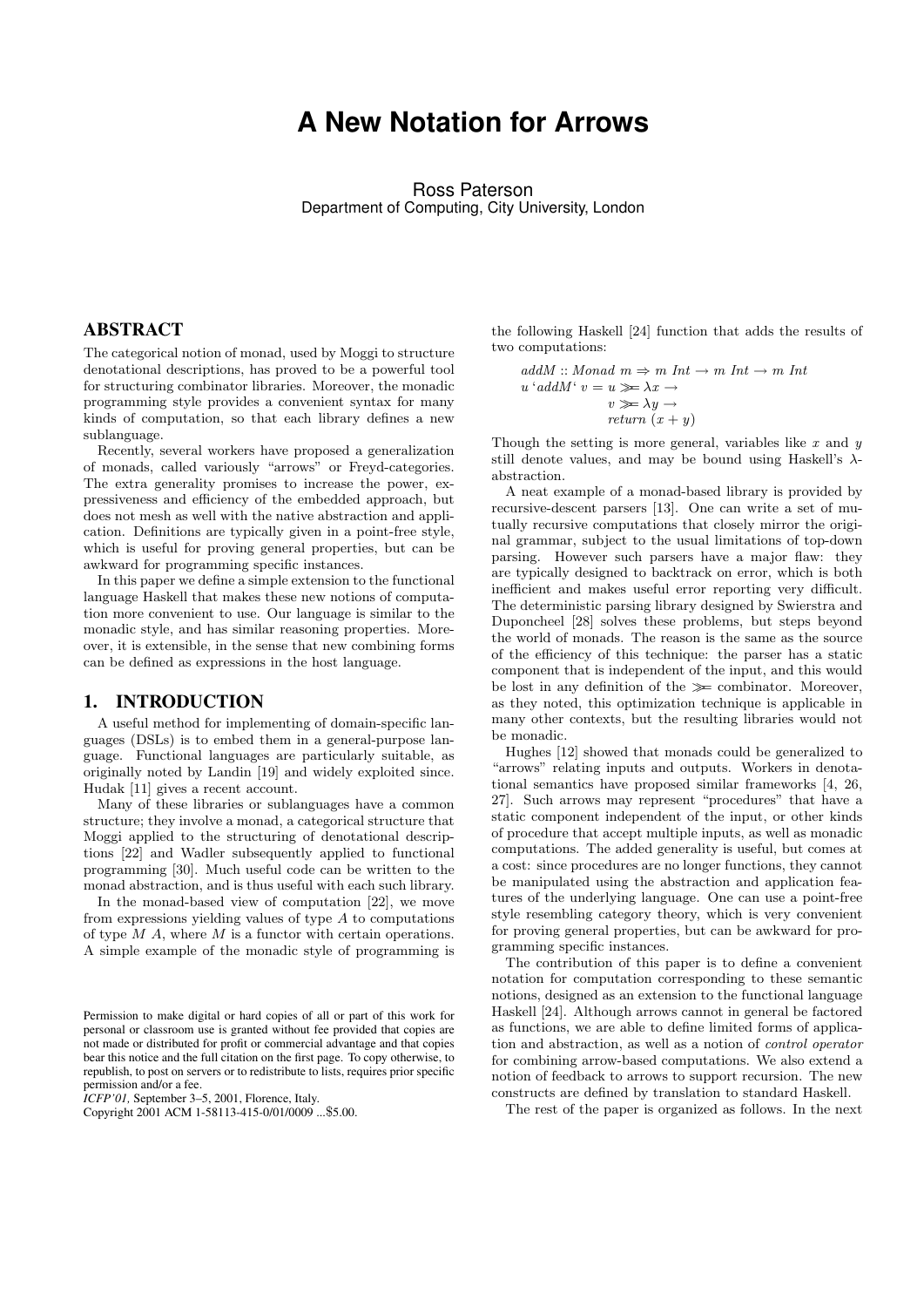| $arr \, id \ggg f = f$                                         |                                         |
|----------------------------------------------------------------|-----------------------------------------|
| $f \gg \text{arr} \text{ id } = f$                             |                                         |
| $(f \gg g) \gg h = f \gg (g \gg h)$                            |                                         |
|                                                                | $arr (q \cdot f) = arr f \gg arr q$     |
| first $(\text{arr } f) = \text{arr } (f \times id)$            |                                         |
|                                                                | $first (f \gg g) = first f \gg first g$ |
| first $f \gg arr (id \times q) = arr (id \times q) \gg frst f$ |                                         |
| first $f \ggar r fst = arr fst \gg f$                          |                                         |
| first $(first f) \gg arr$ assoc = $arr$ assoc $\gg$ first f    |                                         |
|                                                                |                                         |

Figure 1: Arrow equations

section we briefly review Hughes's arrows. Section 3 presents our proposed extension to Haskell, illustrated using an example from [12]. A larger example, an embedded language for regular data parallel algorithms, is described in Section 4. In Section 5 we consider how arrows may be extended to allow recursive definition of values, and similarly extend our syntax. This extension is applied in our final example, an embedded language for circuit description, in Section 6.

Although our focus is on programming, many of the concepts here are inspired by category theory. Short discussions of the connections are given in subsections entitled Theoretical Aside. These may be useful to readers with the appropriate theoretical background, but they are not essential to the main development.

The extension to Haskell described here has been implemented by a preprocessor that produces Haskell 98. The preprocessor is itself written in Haskell 98, as an extension of a Haskell parser and pretty printer written by Sven Panne, Simon Marlow and Keith Wansborough. This paper was formatted from a literate script which has also been fed to the preprocessor, and thence to Haskell implementations.

#### 2. ARROWS

We briefly recall Hughes's definitions from [12].

Definition 1. An arrow type is a binary type constructor a with the following data:

class Arrow a where  $arr :: (b \rightarrow c) \rightarrow a \ b \ c$  $(\ggg)$ ::  $a$   $b$   $c$   $\rightarrow$   $a$   $c$   $d$   $\rightarrow$   $a$   $b$   $d$ first :: a b  $c \rightarrow a$   $(b, d)$   $(c, d)$ 

satisfying the equations of Figure 1. The functions  $(\times)$  and assoc used there are defined as follows:

$$
(\times) :: (a \rightarrow a') \rightarrow (b \rightarrow b') \rightarrow (a, b) \rightarrow (a', b')
$$
  
( $f \times g$ )  $(a, b) = (f a, g b)$   
assoc ::  $((a, b), c) \rightarrow (a, (b, c))$ 

assoc  $((a, b), c) = (a, (b, c))$ 

There is no need to require a *second* function, as it is defined in terms of first:

second :: Arrow  $a \Rightarrow a b c \rightarrow a (d, b) (d, c)$ second  $f = arr swap \gg first f \gg arr swap$ 

 $swap :: (a, b) \rightarrow (b, a)$  $swap^*(x, y) = (y, x)$ 

The following definitions will also be useful:

$$
(**): Arrow a \Rightarrow a b c \rightarrow a b' c' \rightarrow a (b, b') (c, c')
$$
  

$$
f \ast g = first f \gg second g
$$
  

$$
(\&c): Arrow a \Rightarrow a b c \rightarrow a b c' \rightarrow a b (c, c')
$$
  

$$
f \&c g = arr (\lambda b \rightarrow (b, b)) \gg f \ast g
$$

Note that ∗∗ does not in general preserve composition; for example, the order in which effects occur is significant. Ordinary functions are a special case

instance  $Arrow (\rightarrow)$  where arr  $f = f$  $f \ggg g = g \cdot f$ first  $f = f \times id$ 

The Kleisli arrows of a monad may also be cast as an arrow type.

newtype Kleisli m a  $b = K (a \rightarrow m b)$ 

instance Monad  $m \Rightarrow Arrow \ (Kleisli \ m)$  where arr  $f = K$  (return  $\cdot f$ )  $K f \gg K g = K (\lambda b \rightarrow f b \gg g)$ first  $(K f) = K (\lambda(b, d) \rightarrow f b \gg \lambda c \rightarrow$ return  $(c, d)$ 

However, there are other important examples, as we shall see later.

Some arrow types have additional constants. Hughes gave a class specifying an application operator

**class** Arrow 
$$
a \Rightarrow ArrowApply \ a \ where
$$
  
app ::  $a \ (a \ b \ c, b) \ c$ 

which is required to satisfy certain conditions [12]. The trivial arrow type  $\rightarrow$  and Kleisli arrow types satisfy these conditions, and indeed any such arrow type is equivalent to a Kleisli arrow type [12, 27].

Hughes also defined structures on sum types dualizing those on product types:

class  $Arrow a \Rightarrow ArrowChoice a$  where left :: a b  $c \rightarrow a$  (Either b d) (Either c d)

right :: ArrowChoice 
$$
a \Rightarrow
$$
  
\n $a b c \rightarrow a$  (Either d b) (Either d c)  
\nright  $f = arr$  mirror  $\gg$  left  $f \gg arr$  mirror  
\nwhere mirror (Left x) = Right x  
\nmirror (Right y) = Left y  
\n(+++) :: ArrowChoice  $a \Rightarrow$   
\n $a b c \rightarrow a b' c' \rightarrow a$  (Either b b') (Either c c')

$$
a \ b \ c \rightarrow a \ b' \ c' \rightarrow a \ (Either \ b \ b') \ (Either \ c \ c')
$$
  

$$
f \ + \ + \ g = left \ f \gg \ right \ g
$$

$$
(|||): ArowChoice a \Rightarrow
$$
  
a b d \rightarrow a c d \rightarrow a (Either b c) d  
f ||| g = f +\n# g \gg arr untag  
where untag (Left x) = x  
untag (Right y) = y

As an illustration of the programming style used with arrows, here is an arrow operation corresponding to addM from the previous section:

$$
addA::Arrow\ a \Rightarrow a\ b\ Int \rightarrow a\ b\ Int \rightarrow a\ b\ Int
$$

$$
addA\ f\ g = f\ \&\ g \ggg\ arr\ (\lambda(x,y) \rightarrow x+y)
$$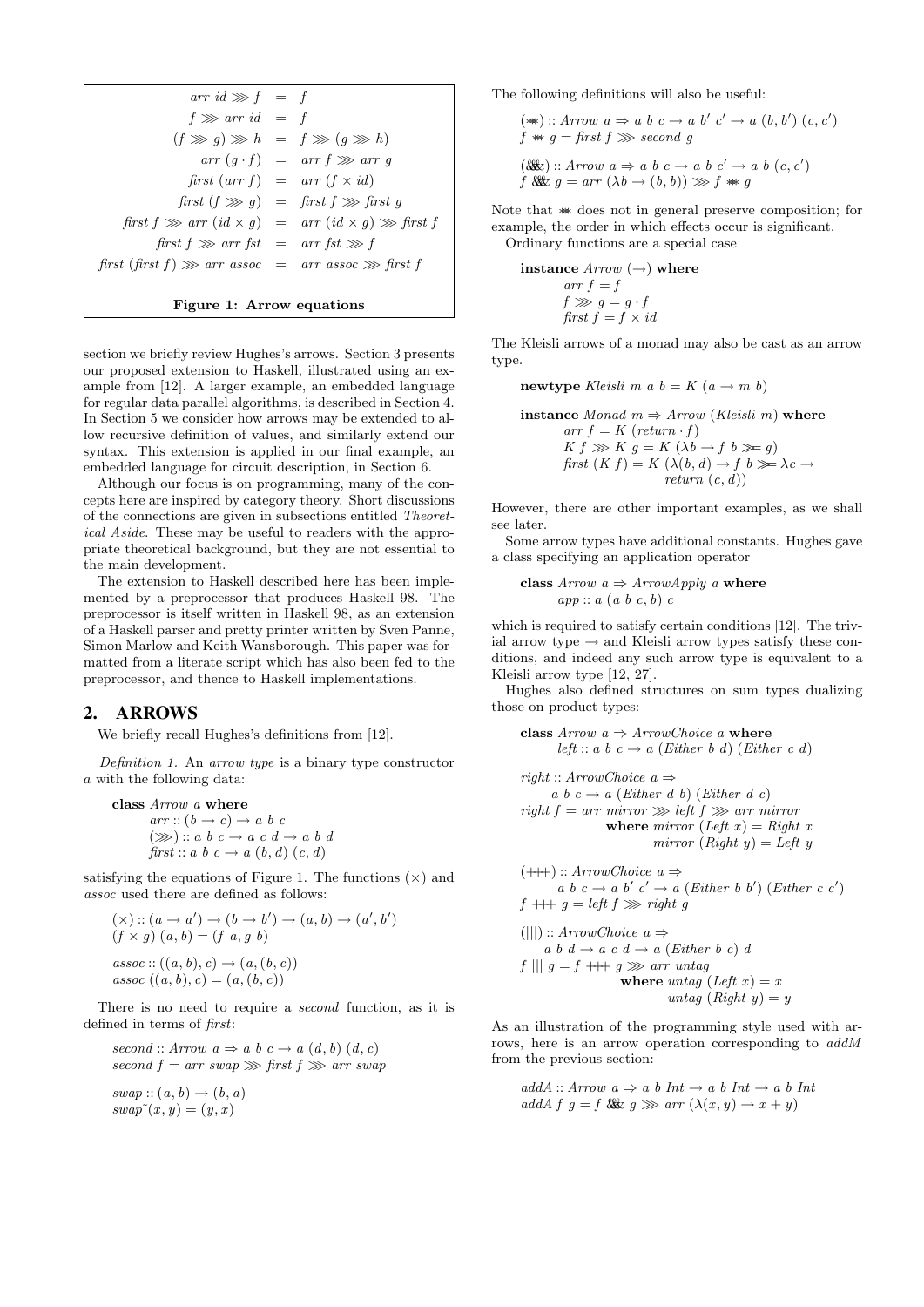# 2.1 Theoretical Aside

Similar structures have been independently proposed by workers in denotational semantics. We give here a simplified (but equivalent) version of a definition of Power and Thielecke [27].

Definition 2. A Freyd-category consists of

- a category  $V$  with finite products (the value category),
- a category  $\mathcal C$  with the same objects as  $\mathcal V$  (the computation category),
- a functor inc :  $V \to C$  that is the identity on objects,
- a functor  $\ltimes : \mathcal{C} \times \mathcal{V} \to \mathcal{C}$  such that

inc  $x \ltimes y =$  inc  $(x \times y)$ 

and the following natural isomorphisms in  $V$ 

```
\textsf{assoc}_\times : (A \times B) \times C \cong A \times (B \times C)unitr\times : A \times 1 \cong A
```
extend to natural isomorphisms in  $C$ :

$$
\begin{array}{ll}\n\text{inc assoc}_{\times} & \colon & (A \ltimes B) \ltimes C \cong A \ltimes (B \times C) \\
\text{inc unit}_{\times} & \colon & A \ltimes 1 \cong A\n\end{array}
$$

The first four of Hughes's axioms correspond to the requirements of a category  $\mathcal C$  and an object-preserving functor inc (corresponding to arr ). Hughes's first corresponds to the family of functors  $-\ltimes C$  for each object C, with the last two of his axioms corresponding to the naturality requirements above.

In this form, the definition is easily generalized to any symmetric monoidal category. Nor is the assumption of symmetry required; one merely assumes two bifunctors and additional axioms, obtaining what Power and Robinson call a notion of computation [26]. Even more general structures have been explored by Blute, Cockett and Seely [4].

Hughes [12] showed that the stream processors of the Fudgets library [5] comprised an arrow type, but were more often used as a dual arrow type. In Power and Robinson's terms, stream processors comprise a notion of computation where the underlying monoidal structure is that of sums rather than products.

A Freyd-category is said to be closed [27] if each functor inc  $-k \times A : \mathcal{V} \to \mathcal{C}$  has a right adjoint; this is equivalent to Hughes's ArrowApply class.

## 2.2 Deterministic Parsing

Hughes showed how Swierstra and Duponcheel's parser library may be recast using an arrow type, say ParseArrow, with composition corresponding to grammatical concatenation. For the empty language and union, we use the classes

```
class Arrow a \Rightarrow ArrowZero\ a where
      zeroArrow :: a b c
class ArrowZero a \Rightarrow ArrowPlus a where
```

```
(\Leftrightarrow) :: a b c \rightarrow a b c \rightarrow a b c
```
which make sense for many kinds of arrow. An extra primitive is supplied for terminal symbols.

```
symbol::Sym \rightarrow ParseArrow () ()
```

```
data Expr = Plus Expr Expr \mid Minus Expr Expr \mid \cdotsexpr :: ParseArrow () Expr
expr = term \gg exprTailexprTail :: ParseArrow Expr Expr
exprTail = (arr (\lambda e \rightarrow (e,))) \ggsecond (symbol PLUS) ≫
                   second term ≫
                   arr (\lambda(e, t) \rightarrow Plus \ e \ t) \ggexprTail
        ) \Leftrightarrow (arr (\lambda e \rightarrow (e,))) \ggsecond (symbol MINUS) ≫
                   second term ≫
                   arr (\lambda(e, t) \rightarrow Minus e t) \ggexprTail) \Leftrightarrow arr \, idterm :: ParseArrow () Expr
term = \ldots
```
Figure 2: Expression parser using arrows

Now we can write parsers using arrow combinators. For example, the parser in Figure 2 expresses the common example grammar

$$
expr ::= term \text{ }exprTail
$$
\n
$$
exprTail ::= \text{ }PLUS \text{ }term \text{ }exprTail
$$
\n
$$
|\text{ } MINUS \text{ }term \text{ }exprTail
$$
\n
$$
|\text{ } \epsilon
$$

In this program the underlying grammar is obscured by all the plumbing required to pass the results of earlier computations past later ones. (Indeed this is the reason for requiring first in the arrow definition.) This point-free style is typical of arrow-based programs. While convenient when defining general combinators and laws, it can be very cumbersome for specific definitions.

# 3. ARROW-BASED SUBLANGUAGES

We propose to address this problem by defining an extension to Haskell, with the meaning of new forms given by translation rules from the new expressions back into Haskell. This will be done in two stages. Firstly we define a syntax for arrow expressions, which will enable us to write programs resembling the raw monadic syntax (using  $\gg$  and  $\gg$ ). Then on top of this we will define an analogue of Haskell's donotation.

The new syntax for arrow expressions, with associated translation rules, is given in Figure 3. An arrow expression is defined by a new binding operator proc. The body of such an expression is a new form, which we call a *command*.

#### 3.1 Arrow Application

The simplest kind of command is the arrow application  $e_1 \rightarrow e_2$ , where  $e_2$  is a Haskell expression to be input to the arrow described by the Haskell expression  $e_1$ . As noted above, there is in general no notion of application of arrows,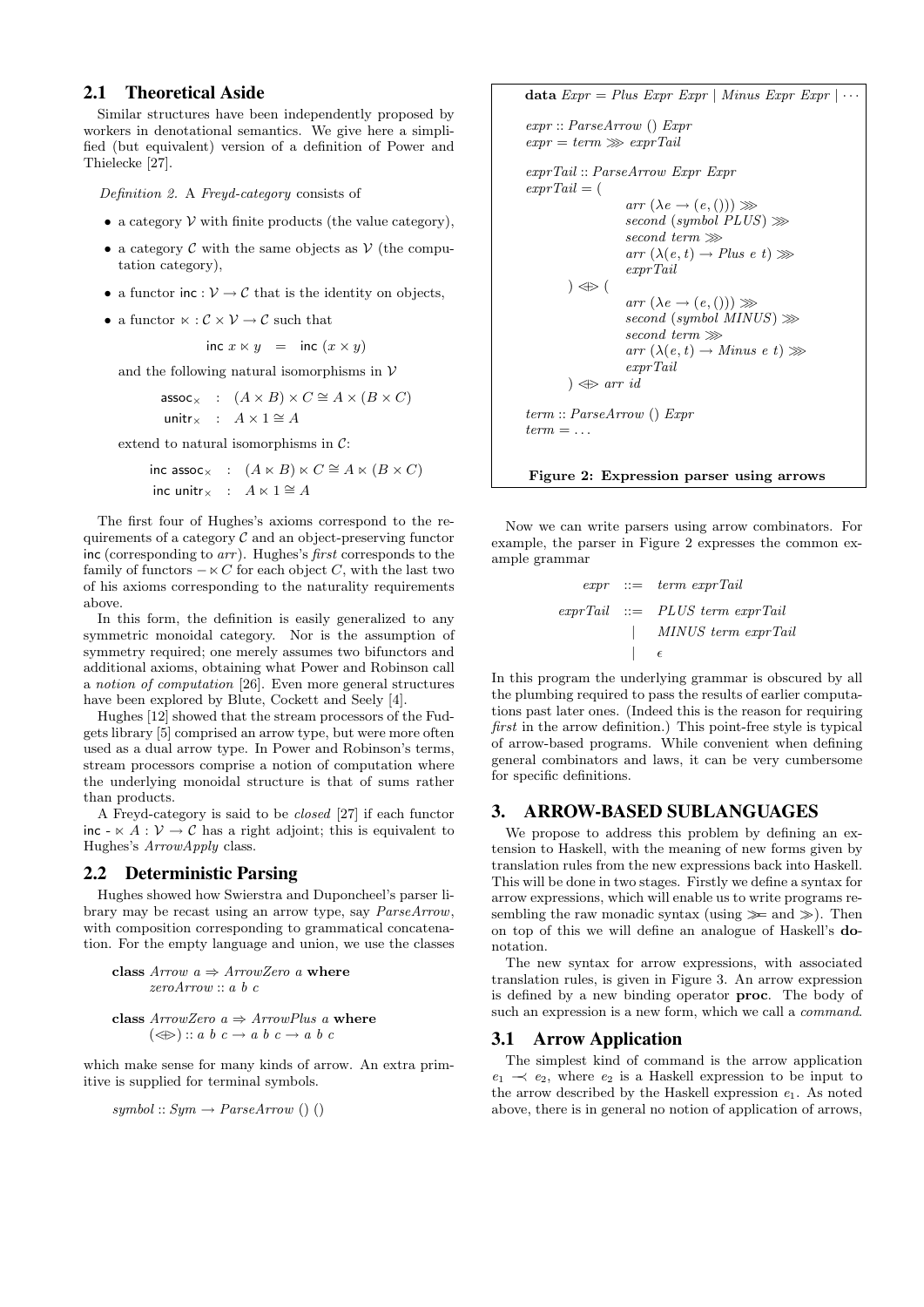Syntax  $\mathit{exp}$   $::=$ | proc pat  $\rightarrow$  cmd cmd  $::=$  exp  $\rightarrow$  exp form  $exp\ cmd_1 \dots cmd_n$  $cmd_1$  op  $cmd_2$  $\kappa$  pat  $\rightarrow$  cmd  $(cmd)$ Translation rules **proc**  $p \rightarrow e_1 \rightarrow e_2 =$  $\sqrt{ }$  $\int$  $\downarrow$  $arr (\lambda p \rightarrow e_2) \gg e_1$  $\mathrm{if}\ \mathsf{Vars}(p) \cap \mathsf{Vars}(e_1) = \varnothing$  $arr (\lambda p \rightarrow (e_1, e_2)) \gg p p$ otherwise proc  $p \rightarrow$  form  $e$   $c_1 \dots c_n =$  $e \text{ (proc } p \rightarrow c_1) \dots \text{ (proc } p \rightarrow c_n)$ **proc**  $p \rightarrow c_1$  op  $c_2$  = **proc**  $p \rightarrow$  form  $(op)$   $c_1$   $c_2$  $\mathbf{proc}\ p \rightarrow \kappa\ p' \rightarrow c = \mathbf{proc}\ (p, p') \rightarrow c$ Figure 3: Arrow expressions

but the rule allows two useful special cases. The first is

**proc**  $p \rightarrow e_1 \rightarrow e_2 = arr(\lambda p \rightarrow e_2) \gg g_1$ 

Clearly this is meaningful only if  $e_1$  contains no variables defined in  $p$ . A simple example of an expression for  $e_1$  is the identity arrow

returnA :: Arrow  $a \Rightarrow a b b$  $return A = arr \, id$ 

Then we have

$$
proc p \rightarrow return A \rightarrow e = arr (\lambda p \rightarrow e)
$$

This arrow returnA will play a role analogous to return in monad notation.

The second translation is

**proc**  $p \rightarrow e_1 \rightarrow e_2 = arr(\lambda p \rightarrow (e_1, e_2)) \gg p p p$ 

This version has no such syntactic restriction, but it does require that the arrow in use belong to the class ArrowApply, and thus be equivalent to a monad. Thus both rules are needed. The rules overlap, but from the axioms of app it is possible to show that in that case they produce equivalent translations.

Hence we must distinguish two kinds of variables:

local variables defined in the current arrow expression.

#### external variables defined outside.

In this paper we shall focus on arrows that are not equivalent to monads, so we shall use only the first form of arrow application. Nevertheless, the notation may be used with a variety of arrows, some of which are equivalent to monads.

## 3.2 Control Operators

Next we need a means to combine commands to make new ones. In the monad setting, we have operators like

$$
mplus :: MonadPlus \ m \Rightarrow m \ a \rightarrow m \ a \rightarrow m
$$

This works well, because in an expression like

 $e_1$  'mplus'  $e_2$ 

the two expressions may take inputs from environment variables bound in ordinary ways. However, we cannot in general factor an arrow type as a function from inputs, so an arrow combinator must route the inputs of the composite expression to each of the arguments. Hence the corresponding arrow operator has the signature

 $(\Leftrightarrow)$ :: ArrowPlus  $a \Rightarrow a b c \rightarrow a b c \rightarrow a b c$ 

In the arrow notation, a command describes an arrow from the local environment. We can use operators to combine commands by combining the resulting arrows, so for example we have

proc  $p \rightarrow c_1 \Leftrightarrow c_2 = (\text{proc } p \rightarrow c_1) \Leftrightarrow (\text{proc } p \rightarrow c_2)$ 

In general an operator may be an arbitrarily complex Haskell expression meeting certain conditions (to be given below). The syntax requires a keyword form to distinguish these from commands. However in the special case of infix operators we can use an abbreviated syntax as above.

*Parameter Passing.* Some operators pass data to their arguments. For example, the monadic operator for exception handling has the form

handle :: MonadHandle ex  $m \Rightarrow$  $m\ a \rightarrow (ex \rightarrow m\ a) \rightarrow m\ a$ 

If the second argument (the handler) is called, it is passed the exception raised. The arrow form will also have two arguments. Each will be passed the input, with the second also being given the exception:

$$
handleA :: ArrowHandle ex a \Rightarrow a b c \rightarrow a (b, ex) c \rightarrow a b c
$$

We shall adopt the convention of adding argument data by pairing in this way. In general the input of an arrow will have the form

$$
((\ldots (v, v_1), \ldots), v_n)
$$

where  $v$  is the original input, named by the **proc** pattern  $p$ , and the  $v_i$  are additional arguments, as yet unnamed. The next form, the  $\kappa$  quantifier, applies another pattern to the innermost argument  $v_1$  within a sub-command. A similar quantifier occurs in the abstract machine framework of Douence and Fradet [7], transferring a value from the argument stack to the environment.

Thus we can write a command like

$$
c_1 \text{ 'handleA' } \kappa \text{ } ex \rightarrow \text{ } c_2
$$

This may be read just like the corresponding monadic form: the body  $c_1$  is executed, and if it raises an exception then the handler  $c_2$  is called, with  $ex$  bound to the exception raised. However, the arrow version of the operator passes the original environment to both commands, as we can see from the translation:

$$
\begin{array}{l}\n\mathbf{proc}\ p \rightarrow c_1 \ 'handleA' \ \kappa\ ex \rightarrow c_2 \\
=(\mathbf{proc}\ p \rightarrow c_1) \ 'handleA' \ (\mathbf{proc}\ p \rightarrow \kappa\ ex \rightarrow c_2) \\
=(\mathbf{proc}\ p \rightarrow c_1) \ 'handleA' \ (\mathbf{proc}\ (p, ex) \rightarrow c_2)\n\end{array}
$$

An operator may also accept an argument from its caller in a similar way, as in the following operator to encapsulate state-transforming arrows:

runWithState  $\cdots \Rightarrow a \; b \; c \rightarrow a' \; (b, s) \; c$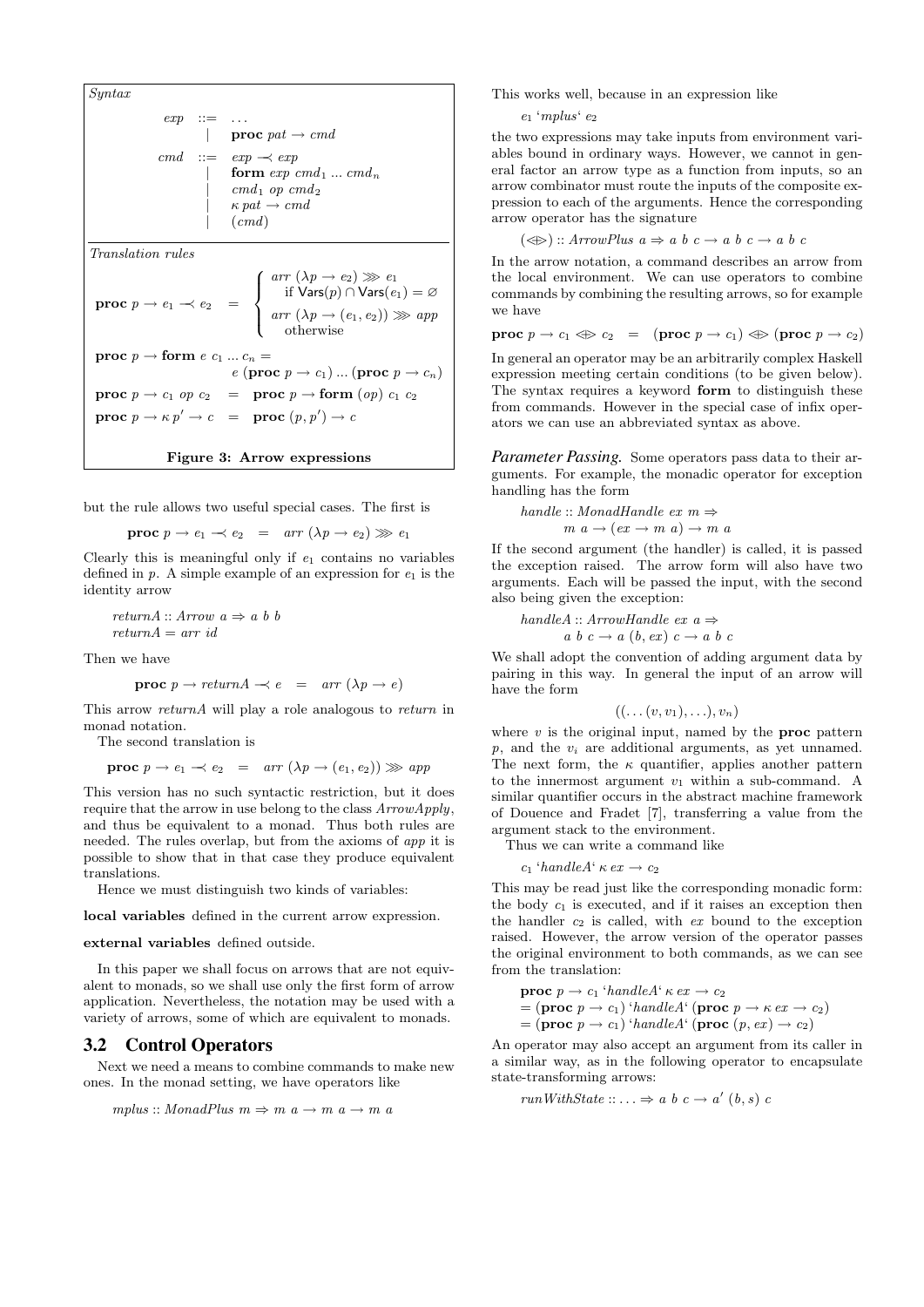*Naturality.* We stated above that an operator delivers inputs of the composite arrow to its components. We can formalize this with a naturality condition for each operator. For example, the handleA operator will be required to satisfy

$$
arr k \ggg (f 'handleA' g) =
$$
  

$$
(arr k \ggg f ) 'handleA' (arr (k \times id) \ggg g)
$$

This ensures that inputs delivered by the operator to f or g were inputs to the whole expression. In general, an input to the whole expression need not be delivered to each argument; in the above example  $g$  is called only if an exception occurs in  $f$ . But any input that is delivered must have been an input to the whole arrow.

In the special case of a Kleisli arrow of a monad  $m$ , this naturality condition ensures that the operator is equivalent to a monadic operator. In this case, the type of handleA is equivalent to

$$
(b \to m \ c) \to ((b, ex) \to m \ c) \to b \to m \ c
$$

Currying the second argument gives the type

$$
(b \to m \ c) \to (b \to ex \to m \ c) \to b \to m \ c
$$

Since this is natural in  $b$  (and the Kleisli arrows factor as functions) it is equivalent to the type of the corresponding monad operator

 $m\ c \rightarrow (ex \rightarrow m\ c) \rightarrow m\ c$ 

Many monadic operators have similar generalizations in the arrow setting.

*Formal Definition of a Control Operator.* In order to specify which Haskell expressions may serve as control operators, we need a preliminary definition:

Definition 3. Let  $\tau$  stand for a Haskell value type. We introduce a new sort of types

Command types  $\theta$  ::=  $a \setminus \tau$  |  $\tau \to \theta$ 

For each Haskell type  $\tau$  and command type  $\theta$ , we define a Haskell type  $\tau \sim \theta$  as follows

$$
\tau \leadsto a \backslash \tau' = a \tau \tau'
$$
  

$$
\tau \leadsto (\tau' \rightarrow \theta) = (\tau, \tau') \leadsto \theta
$$

If  $k : \tau_1 \to \tau_2$ , we can define a function  $k \to \theta : (\tau_2 \to \theta) \to$  $(\tau_1 \rightsquigarrow \theta)$  by

$$
k \rightsquigarrow a \backslash \tau = (arr \ k \gg)
$$
  

$$
k \rightsquigarrow (\tau \rightarrow \theta) = (k \times id) \rightsquigarrow \theta
$$

Definition 4. A Haskell expression e is a control operator of signature  $\theta_1 \rightarrow \cdots \theta_n \rightarrow \theta$  if

1. No local variables occur free in e,

2. e has type

$$
\forall b. \ (b \rightsquigarrow \theta_1) \rightarrow \cdots (b \rightsquigarrow \theta_n) \rightarrow (b \rightsquigarrow \theta)
$$

where b does not occur free in any of the  $\theta$ s, and

3. e satisfies a corresponding naturality property

$$
e ((k \rightsquigarrow \theta_1) x_1) \cdots ((k \rightsquigarrow \theta_n) x_n) =
$$
  

$$
(k \rightsquigarrow \theta) (e x_1 \cdots x_n)
$$

expr :: ParseArrow () Expr  $expr = \mathbf{proc} () \rightarrow$  $(term \rightarrow ())' bind' \kappa t \rightarrow$  $exprTail \rightarrow t$ exprTail :: ParseArrow Expr Expr  $exprTail = \textbf{proc} e \rightarrow ($  $(symbol$  PLUS  $\rightarrow$  ())'bind\_  $(\text{term} \rightarrow ()')' \text{bind'} \overset{\sim}{\kappa} \overset{\sim}{t} \rightarrow$ exprTail  $\rightarrow$  Plus e t  $) \Leftrightarrow ($  $(symbol$  MINUS  $\rightarrow$  ())'bind\_  $(term \rightarrow ())' bind' \kappa t \rightarrow$ exprTail −≺ Minus e t  $\Rightarrow$  (returnA  $\rightarrow$  e)

The first two conditions would be checked by the implementation. It may be that the naturality property can be obtained automatically from parametricity results.

Figure 4: Expression parser in arrow notation

For example, the control operator handleA has signature  $a \backslash c \rightarrow (ex \rightarrow a \backslash c) \rightarrow a \backslash c.$ 

*Examples.* Some functions we have already seen are also examples of control operators:

 $(\&c) :: Arrow a \Rightarrow a b c \rightarrow a b d \rightarrow a b (c, d)$  $(\Leftrightarrow)$  :: ArrowPlus  $a \Rightarrow a b c \rightarrow a b c \rightarrow a b c$  $zeroArrow :: ArrowZero a \Rightarrow a b c$ 

Others may be defined using the features of Haskell. For example, the arrow counterpart of the monadic binding operator  $\gg$  may be defined as

bind :: Arrow 
$$
a \Rightarrow a b c \rightarrow a (b, c) d \rightarrow a b d
$$
  
u 'bind'  $f = arr id$  88x  $u \ggg f$ 

Using this operator, we can redefine  $addA$  (which is also an operator):

$$
addA::Arrow \ a \Rightarrow a \ b \ Int \rightarrow a \ b \ Int \rightarrow a \ b \ Int
$$

$$
addA f \ g = \textbf{proc} \ z \rightarrow
$$

$$
(f \rightarrow z)' \text{ 'bind' } \kappa \ x \rightarrow
$$

$$
(g \rightarrow z)' \text{ 'bind' } \kappa \ y \rightarrow
$$

$$
return A \rightarrow x + y
$$

Another useful operator is the special case of bind where the result of the first computation is ignored, corresponding to the monadic  $\gg$  combinator:

$$
bind_-::Arrow\ a \Rightarrow a\ b\ c \rightarrow a\ b\ d \rightarrow a\ b\ d
$$

$$
u\ 'bind\ ' \ v = u\ 'bind'\ (arr \,fst \ggg v)
$$

Now we can rewrite the arrow parser of Figure 2, obtaining the version of Figure 4. As promised, the form of this program is very similar to what we would write with monadic parser combinators [13]. The point is that this program works not merely for monadic parsers but also for any parser that can be cast in the more general arrow form, including the optimized ones of Swierstra and Duponcheel [28]. All the plumbing of the previous version is hidden.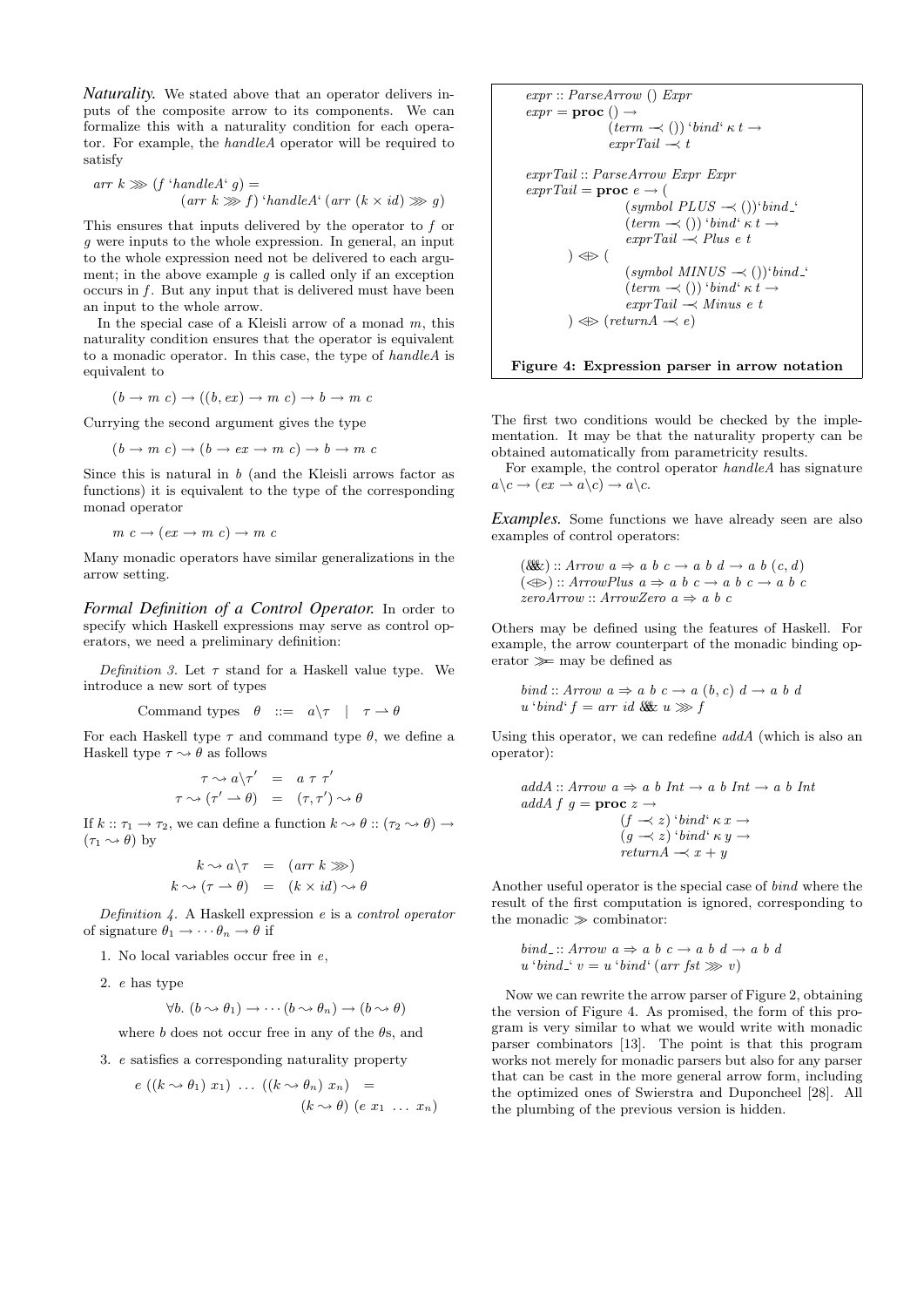# 3.3 Theoretical Aside

Power and Thielecke [27] showed that each Freyd-category is equivalent to a kind of indexed category called a  $\kappa$ -category. Each category  $H_A$  models computations in a context  $A$ , and has the same objects as  $C$ , with morphism sets

$$
H_A(B, C) = \mathcal{C}(A \times B, C)
$$

Our command sublanguage could be viewed as a language for such indexed categories, with  ${\cal A}$  corresponding to the input context and B to additional arguments. The  $\kappa$  quantifier then corresponds to the obvious isomorphism

$$
H_A(B \times C, D) \cong H_{A \times B}(C, D)
$$

as in Hasegawa's  $\kappa$ -calculus [9]. A control operator defines a natural family of functions, one for each category  $H_A$ . These generalize the controls of elementary control structures [25], which are used to model concurrency. Our definition suggests a higher-order generalization, although such operators appear to be less useful.

#### 3.4 Type-checking of Commands

One could use the equations of Figure 3 to transform any arrow expression into ordinary Haskell, where it will be typechecked, but it would obviously be easier for users to deal with a type system for the command sublanguage. There is not room here for a formal treatment, not least because there is no complete definition of Haskell's type system to refer to, but the basic ideas are simple. Each command is assigned a command type as follows:

- If  $e_1 :: a \tau \tau'$  and  $e_2 :: \tau$ , then  $e_1 \to e_2$  has type  $a \setminus \tau'$ .
- If c has type  $\theta$  assuming  $p :: \tau$ , then  $\kappa p \to c$  has type  $\tau \rightharpoonup \theta$ .
- If each  $c_i$  has type  $\theta_i$  and e is a control operator of signature  $\theta_1 \rightarrow \cdots \theta_n \rightarrow \theta$ , then form  $e \ c_1 \ldots c_n$  has type  $\theta$ .

It follows (by induction on c) that if c has type  $\theta$  assuming  $p :: \tau$ , then **proc**  $p \to c :: \tau \leadsto \theta$ , and

$$
((\lambda p' \to e) \leadsto \theta) \text{ (proc } p \to c) = \text{proc } p' \to [e/p]c
$$

This equation expresses the naturality of commands with respect to the environment, allowing us to change the representation of the environment, for example to improve efficiency. We shall return to this point in Section 3.7.

#### 3.5 Equivalences

It is also useful to reason directly with commands.

*Definition 5.* We write  $c_1 \equiv_p c_2$  for

$$
proc p \rightarrow c_1 = proc p \rightarrow c_2
$$

and  $c_1 \equiv c_2$  to mean  $c_1 \equiv_p c_2$  for all legal p.

Then we have the following equivalences for returnA and bind, corresponding to the familiar monad laws:

$$
(return A \rightarrow e) 'bind' \kappa x \rightarrow c \equiv [e/x]c
$$
  

$$
c 'bind' \kappa x \rightarrow return A \rightarrow x \equiv c
$$
  

$$
c_1 'bind' \kappa x_1 \rightarrow (c_2 'bind' \kappa x_2 \rightarrow c_3) \equiv
$$

 $(c_1 'bind' \kappa x_1 \rightarrow c_2)' bind' \kappa x_2 \rightarrow c_3$ 

An arrow library would typically supply a collection of arrows and operators with associated laws, ideally expressed as equivalences between commands.





```
expr :: ParseArrow () Expr
expr = \mathbf{proc} () \rightarrow \mathbf{do}t \leftarrow term \rightarrow ()exprTail \rightarrow texprTail :: ParseArrow Expr Expr
exprTail = \mathbf{proc} e \rightarrow \mathbf{do}symbol PLUS \rightarrow ()t \leftarrow term \rightarrow ()exprTail \rightarrow Plus e t
           \Leftrightarrow do
                         symbol MINUS \rightarrow ()
                         t \leftarrow term \rightarrow ()exprTail \rightarrow Minus e t
           <+> do
                         return A \rightarrow e
```
Figure 6: Expression parser using do-notation

#### 3.6 do-notation for Arrows

We can take the correspondence further, by defining a do-notation for commands in a similar fashion to Haskell's monadic do-notation. The syntax and translation rules are given in Figure 5. The rec construct, which allows recursive bindings, will be discussed in Section 5.3.

Then the above operator  $addA$  could be rewritten as

$$
addA :: Arrow a \Rightarrow a b Int \rightarrow a b Int \rightarrow a b Int
$$
  

$$
addA f g = \textbf{proc} z \rightarrow \textbf{do}
$$
  

$$
x \leftarrow f \rightarrow z
$$
  

$$
y \leftarrow g \rightarrow z
$$
  
return  $A \rightarrow x + y$ 

Similarly, the parser example of Figures 2 and 4 may be rewritten as in Figure 6, which is similar to the monadic version, though it works for a wider variety of parsers.

#### 3.7 Improving the Translation

The rules of Figures 3 and 5 define the meaning of the new constructs in clear way, but may produce less efficient programs than one might have written by hand. For example, the arrow addA above would be translated to

$$
addA f g = arr id \& t \gg
$$
\n
$$
arr id \& (arr (\lambda(z, x) \rightarrow z) \gg g) \gg
$$
\n
$$
arr (\lambda((z, x), y) \rightarrow x + y)
$$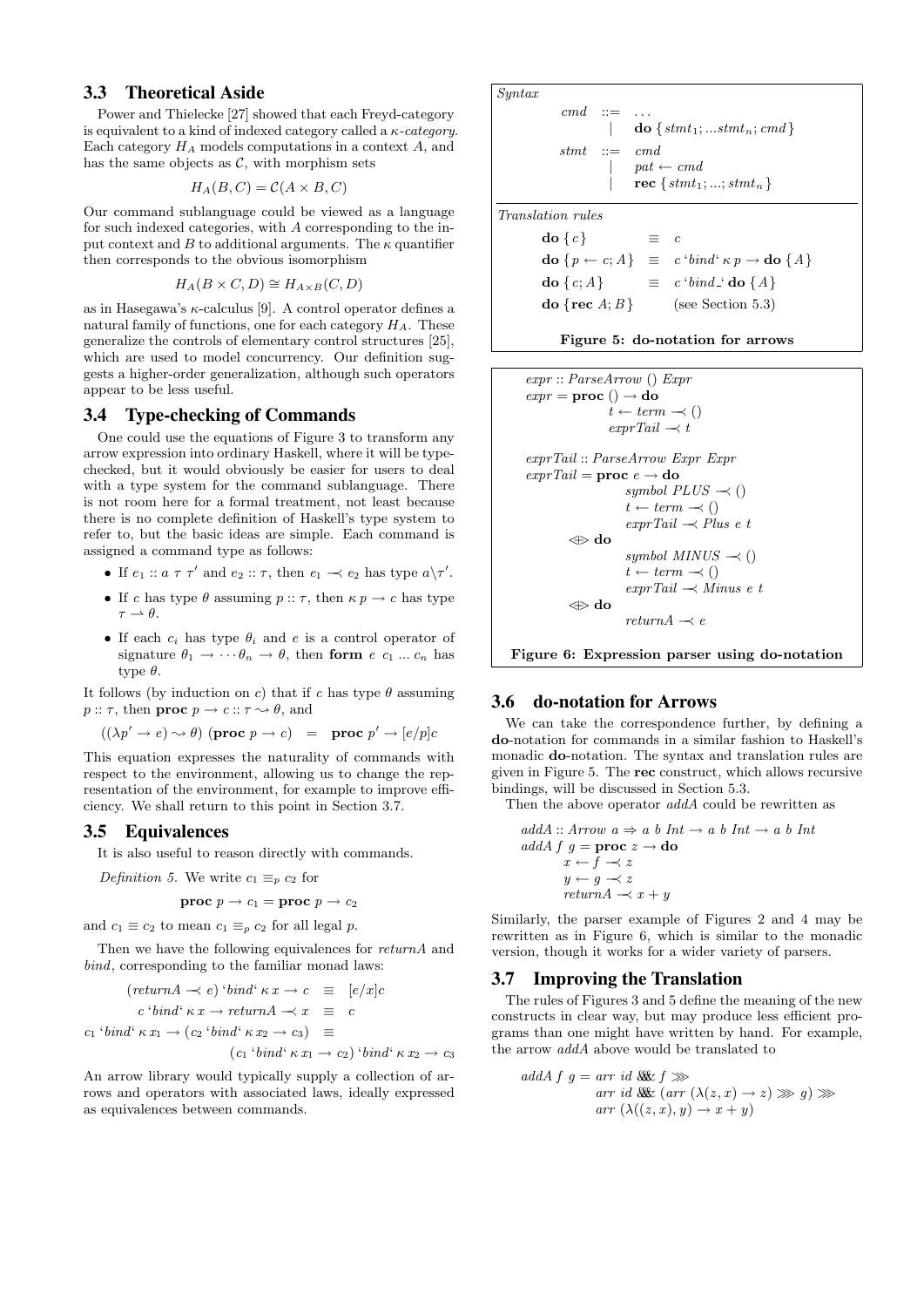Note that both the original input  $z$  and the first result  $x$ are held during the computation of  $g$ , even though  $z$  is not required. We can project out z when it is no longer needed, obtaining the improved version

addA f g = arr id &c\n
$$
f \gg
$$
\n $\text{arr } (\lambda(z, x) \to (x, z)) \gg \text{second } g \gg$ \n $\text{arr } (\lambda(x, y) \to x + y)$ 

which is essentially equivalent to what we would write by hand. These projections may also be moved through operators, thanks to their naturality property. The prototype implementation incorporates many such improvements.

## 4. EXAMPLE: DATA PARALLELISM

For each set S, the type  $a^S \rightarrow b^S$  defines an arrow. Such arrows may be used to model data parallel computation; here S represents the set of processors, and the *arr* operation executes the same function on each processor. Additional combinators will be required for the various operations supported by a particular model.

Here we shall focus on a special case: algorithms operating on  $2^n$  elements, whose behaviour is defined by induction on  $n$ . These arise in circuit design (cf. Ruby [15]), and descriptions of parallel algorithms (cf. Misra's powerlists [21]).

The objects of interest then consist of infinite sequences of functions on arrays of increasing size

$$
\prod_{n=0}^{\infty} a^{2^n} \to b^{2^n}
$$

We can model  $a^{2^n}$  as  $Pair^n$  a, where

$$
type \; Pair \; a = (a, a)
$$

Thus the elements are organized as a perfectly balanced binary tree of depth  $n$ , and we are interested in functions that preserve this depth. We call them "homogeneous functions" and model them with the following Haskell datatype:

**data** *Hom* 
$$
a
$$
  $b$  =  $(a \rightarrow b)$ :&: *Hom (Pair*  $a)$  *(Pair*  $b)$ 

Elements of this type have the form

$$
f_0:\&:f_1:\&:f_2:\&:\dots
$$

where  $f_n$ :  $Pair^n$   $a \rightarrow Pair^n$   $b$ .

Before writing programs with this datatype, we need a framework for executing them. We will define a type for perfectly balanced binary trees:

#### data BalTree  $a = Zero\ a \mid Succ\ (BalTree\ (Pair\ a))$ deriving Show

Here are some example elements:

$$
tree0 = Zero 1
$$
  
\n
$$
tree1 = Succ (Zero (1, 2))
$$
  
\n
$$
tree2 = Succ (Succ (Zero ((1, 2), (3, 4))))
$$
  
\n
$$
tree3 = Succ (Succ (Succ (Zero ((1, 2), (3, 4)),
$$
  
\n
$$
((5, 6), (7, 8))))))
$$

The elements of this type have a string of constructors expressing a depth  $n$  as a Peano numeral, enclosing a nested pair tree of  $2^n$  elements.

The following function applies a homogeneous function to a perfectly balanced tree, yielding another perfectly balanced tree of the same depth:

 $apply :: Hom \, a \, b \rightarrow BallTree \, a \rightarrow BallTree \, b$ apply  $(f \mathbin{:} \& \mathbin{:} f s)$   $(Zero\ x) = Zero\ (f\ x)$ apply  $(f \mathbin{:} \& :fs)$   $(Succ t) = Succ (apply fs t)$ 

Few other operations can be expressed in terms of the balanced tree type. Typically one wants to split a tree into two subtrees, do some processing on the subtrees and combine the results. But the type system cannot discover that the two results are of the same depth (and thus combinable). Of course, this is exactly what homogeneous functions can do, so we shall focus on them; the balanced tree type is used only for test runs of our algorithms.

Firstly, Hom is an arrow:

instance Arrow Hom where arr  $f = f : \&: arr \ (f \times f)$  $(f \mathpunct{:} \& :fs) \ggg (g \mathpunct{:} \& :gs) = (g \cdot f) \mathpunct{:} \& : (fs \ggg gs)$ first  $(f \cdot \& :fs) = \text{first } f \cdot \& :$  $(arr transpose \gg first fs \gg arr transpose)$ 

transpose ::  $((a, b), (c, d)) \rightarrow ((a, c), (b, d))$ transpose  $((a, b), (c, d)) = ((a, c), (b, d))$ 

The function arr maps a function over the leaves of the tree. The composition ≫ composes sequences of functions pairwise. The • ∞• operator unriffles a tree of pairs  $(a, b)$  into a tree of as and a tree of bs, applies the appropriate function to each tree and riffles the results.

When describing algorithms, one often provides a pure function for the base case (trees of one element) and a expression for trees of pairs, usually invoking the same algorithm on smaller trees.

*Parallel Prefix.* This operation (also called *scan*) maps the sequence

$$
x_0,x_1,x_2,\ldots,x_{2^n-1}
$$

to the sequence

$$
x_0, x_0 \oplus x_1, x_0 \oplus x_1 \oplus x_2, \ldots, x_0 \oplus x_1 \oplus \cdots \oplus x_{2^n-1}
$$

for some associative operation ⊕.

If there is only one element (i.e. the tree has zero depth) then obviously the scan should be the identity function. Otherwise, we need to deal with a tree of pairs, so the general scan operation will have the form

$$
scan :: (a \rightarrow a \rightarrow a) \rightarrow a \rightarrow Hom \ a \ a
$$
  
scan  $(\oplus)$  b = id  $\mathpunct{:}k$ : **proc**  $(x, y) \rightarrow \dots$ 

where b is the identity of the  $\oplus$  operation<sup>1</sup>. The missing part will be defined using recursive calls of scan, but operating on smaller trees.

An efficient scheme, devised by Ladner and Fischer [18], is first to sum the elements pairwise:

 $x_0 \oplus x_1, x_2 \oplus x_3, x_4 \oplus x_5, \ldots$ 

and then to compute the scan of this list (which is half the length of the original), yielding

 $x_0 \oplus x_1, x_0 \oplus x_1 \oplus x_2 \oplus x_3, x_0 \oplus x_1 \oplus x_2 \oplus x_3 \oplus x_4 \oplus x_5, \ldots$ 

This list is half of the desired answer; the other elements are

 $x_0, x_0 \oplus x_1 \oplus x_2, x_0 \oplus x_1 \oplus x_2 \oplus x_3 \oplus x_4, \ldots$ 

<sup>&</sup>lt;sup>1</sup>It is possible to do without the identity, at the cost of slightly complicating the code.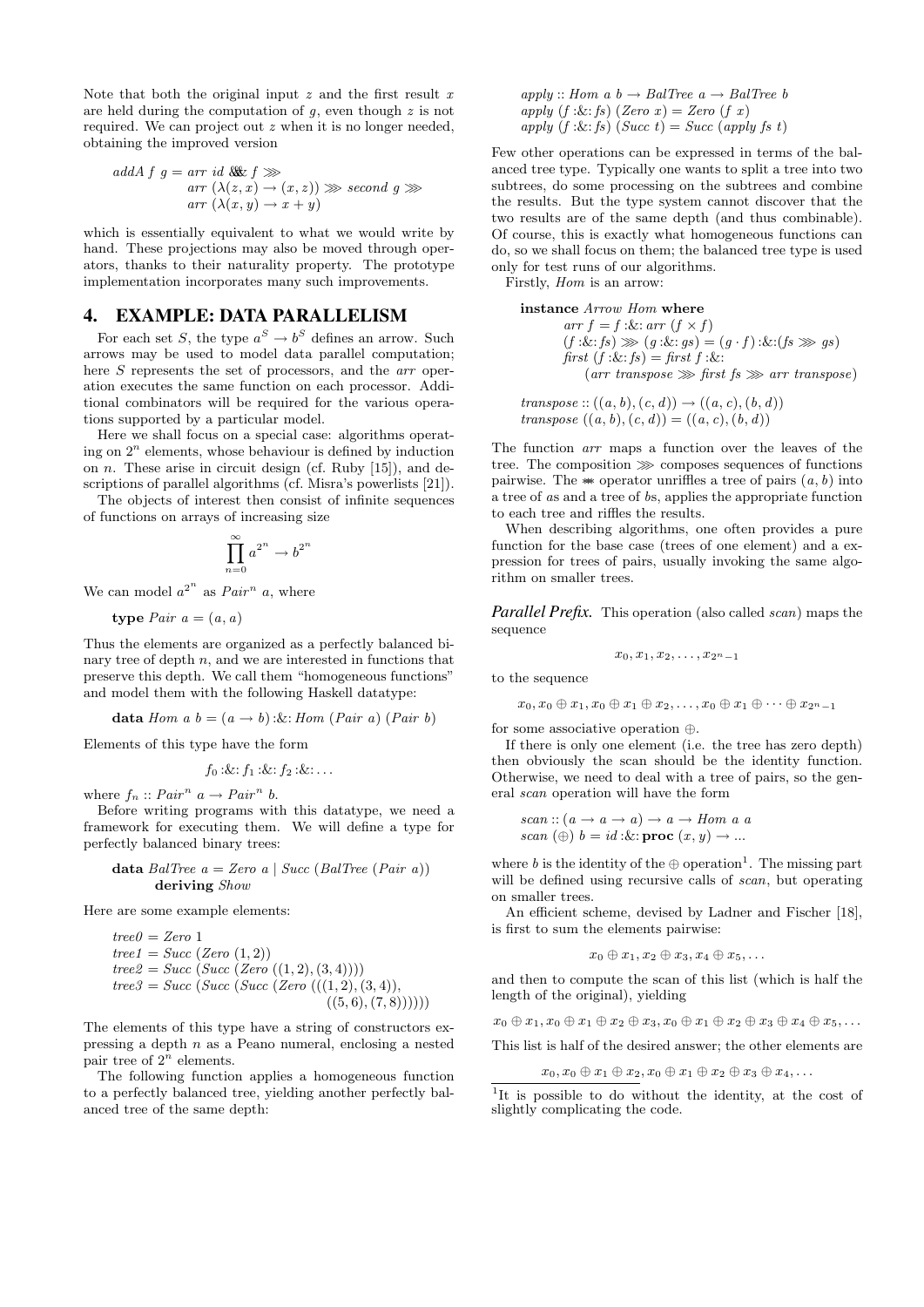which can be obtained by shifting our partial answer one place to the right and adding  $x_0, x_2, x_4, \ldots$  We can express this idea directly in our notation:

$$
scan :: (a \rightarrow a \rightarrow a) \rightarrow a \rightarrow Hom \ a \ a
$$
  
\n
$$
scan (\oplus) \ b = id : \& : \textbf{proc} (x, y) \rightarrow \textbf{do}
$$
  
\n
$$
y' \leftarrow scan (\oplus) \ b \rightarrow x \oplus y
$$
  
\n
$$
yl \leftarrow rsh \ b \rightarrow y'
$$
  
\n
$$
return A \rightarrow (yl \oplus x, y')
$$

The auxiliary arrow *rsh b* shifts each element in the tree one place to the right, placing b in the now-vacant leftmost position, and discarding the old rightmost element. This could be supplied as a primitive, but it is also possible to code it directly:

 $rsh :: a \rightarrow Hom \ a \ a$ rsh  $b = const\ b$ :  $\&$ : proc  $(x, y) \rightarrow$  do  $yl \leftarrow$  rsh b  $\rightarrow$  y  $return A \rightarrow (yl, x)$ 

*Butterfly Circuits.* In many divide-and-conquer schemes, one recursive call processes the odd-numbered elements and the other processes the even ones [14]:

$$
butterfly :: (Pair\ a \rightarrow Pair\ a) \rightarrow Hom\ a\ a
$$
\n
$$
butterfly\ f = id : \&: \mathbf{proc}\ (x, y) \rightarrow \mathbf{do}
$$
\n
$$
x' \leftarrow butterfly\ f \rightarrow x
$$
\n
$$
y' \leftarrow butterfly\ f \rightarrow y
$$
\n
$$
return A \rightarrow f\ (x', y')
$$

The recursive calls operate on halves of the original tree, so the recursion is well-defined. (The Fast Fourier Transform has a similar structure.) Some examples of butterflies:

$$
\begin{array}{l} rev::Hom\ a\ a\\ rev= butterfly\ swap \end{array}
$$

unriffle  $:: Hom (Pair a) (Pair a)$  $unriffle = butterfly transpose$ 

Batcher's ingenious sorter for bitonic sequences [1] is another example of a butterfly circuit:

$$
bisort :: Ord \ a \Rightarrow Hom \ a \ a
$$
\n
$$
bisort = butterfly \ cmp
$$
\nwhere  $cmp(x, y) = (min \ x \ y, max \ x \ y)$ 

This can be used (with rev) as the merge phase of a sorting function.

## 5. RECURSION

Since arrows are Haskell values, they may be recursively defined in the usual way, as we have seen. A different kind of recursion involves recursive definition of values within a computation, where an output is used as an input. To express this, we will define a feedback operator on arrows, though not all arrows will have such an operator. We expect that it would generalize the fixed point operator on monads, which has signature

**class** Monad 
$$
m \Rightarrow MonadFix \ m
$$
 where  
 $mfix :: (a \rightarrow m \ a) \rightarrow m \ a$ 

An axiomatization of this operator is given by Erkök and Launchbury [8]. Not all monads have such an operator, but several important ones do, including state transformers, readers, writers and Haskell's built-in monads ST and IO.

The straightforward generalization of  $m\hat{p}x$  would be the class

class Arrow  $a \Rightarrow ArrowFix a$  where  $\operatorname{fix} A :: a (b, c) c \rightarrow a b c$ 

This could work, but it is neater to separate the output from the feedback data, giving the more symmetrical definition

class  $Arrow a \Rightarrow ArrowLoop a$  where  $loop :: a (b, d) (c, d) \rightarrow a b c$ 

The trivial arrow type has such an operator:

instance  $ArrowLoop$  ( $\rightarrow$ ) where  $loop = simple\_loop$ 

 $simple\_loop :: ((b, d) \rightarrow (c, d)) \rightarrow b \rightarrow c$ simple loop f  $b = c$  where  $(c, d) = f(b, d)$ 

Monads with *mfix* give rise to Kleisli arrows with a *loop* operator:

**instance** MonadFix 
$$
m \Rightarrow
$$
  
ArrowLoop (Kleisli m) **where**  
loop  $(K f) = K$  (liftM *fst*  $\cdot$  mfix  $\cdot f'$ )  
**where**  $f' x y = f (x, snd y)$ 

We shall require that the *loop* operator satisfy the equations of Figure 7. These axioms are also presented in a graphical form in Figure 8. Here the ovals represent loop operators, which feed part of the output of the arrow inside back to its input.

Our intent, as with  $m\hat{h}x$ , is that a value is recursively defined, but the computation is executed only once. Thus computations at the start or end that are independent of the recursively defined value can by moved out of *loop*, using the tightening rules. On the other hand, the sliding rule can move only pure computations on the recursively defined value from the end of the *loop* to the start; moving general computations would change the order of computational effects. The vanishing rule states that nested recursive definitions are equivalent to simultaneous recursive definitions. Superposing adds unrelated data to the recursion. Finally, we require that *loop* should extend *simple*\_loop.

Instances of loop for specific arrows may well satisfy additional axioms. For example, effect-free synchronous circuits would satisfy a stronger version of the sliding axiom, in which arbitrary circuits could be moved around the loop.

## 5.1 Theoretical Aside

The *simple loop* operator is an example of a *trace oper*ator, as defined by Joyal, Street and Verity [16, 10]. Their definition assumed a braided monoidal category (a relaxation of a symmetric monoidal category). The equations of Figure 7 generalize their axioms to Freyd-categories, and the names of all but the last are taken from the corresponding trace axioms.

In this setting, loop defines a family of functions

$$
\mathcal{C}(B \ltimes D, C \ltimes D) \to \mathcal{C}(B, C)
$$

Then the tightening rules amount to naturality in  $B$  and  $C$ , while sliding specifies dinaturality in D.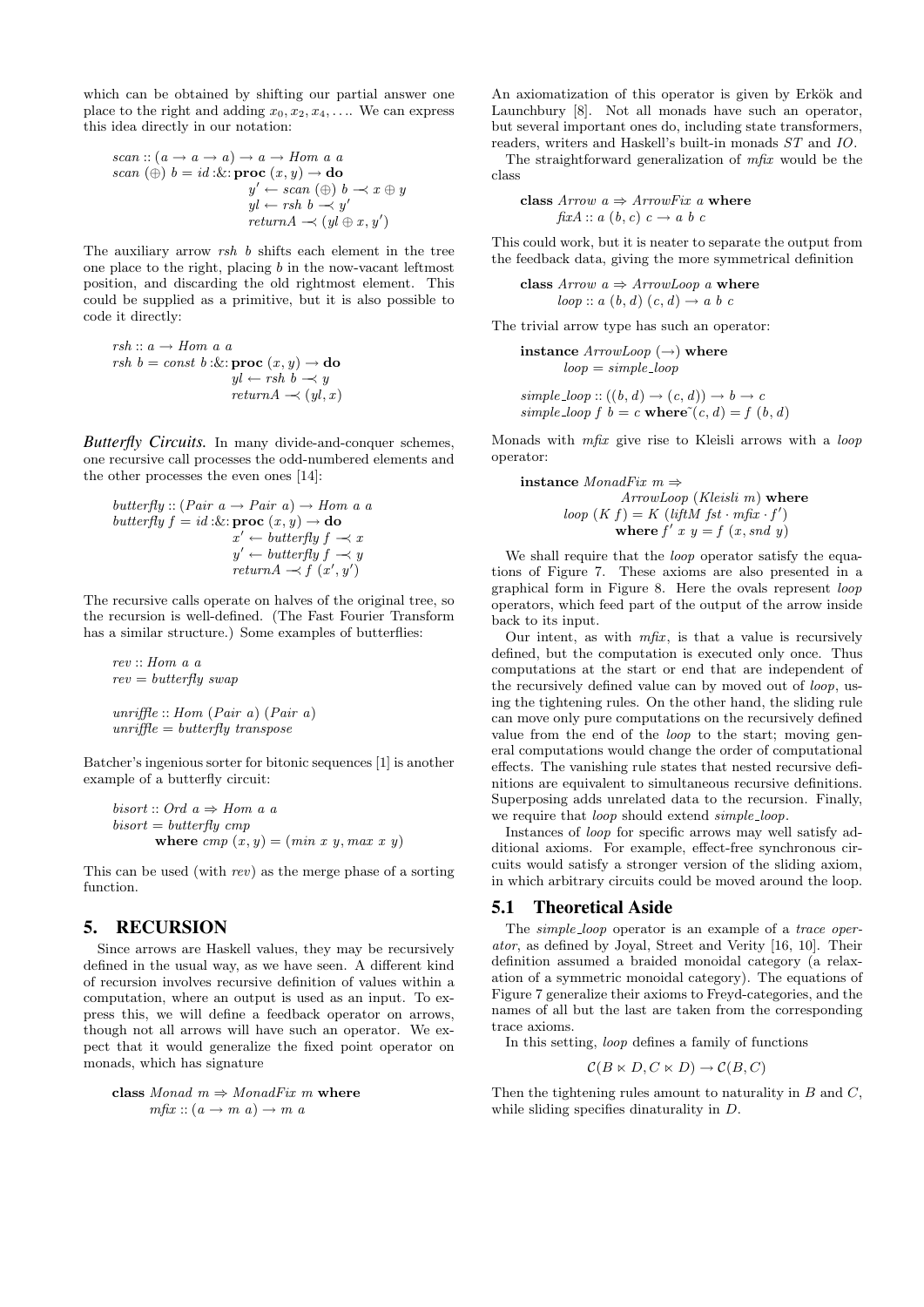| Left tightening  | $loop \, (first \, h \gg f) = h \gg loop \, f$                    |                                                                      |
|------------------|-------------------------------------------------------------------|----------------------------------------------------------------------|
| Right tightening | $loop (f \gg first h) = loop f \gg h$                             |                                                                      |
| Sliding          | $loop (f \gg arr (id \times k)) = loop (arr (id \times k) \gg f)$ |                                                                      |
| Vanishing        |                                                                   | $loop (loop f) = loop (arr assoc^{-1} \gg f \gg arr assoc)$          |
| Superposing      |                                                                   | second $(log p f) = log (arr assoc \gg second f \gg arr assoc^{-1})$ |
| Extension        |                                                                   | $loop (arr f) = arr (simple-loop f)$                                 |
|                  |                                                                   |                                                                      |



It is straightforward to further generalize the signature of loop and these axioms to any symmetric notion of computation. Indeed the Fudgets stream processor library [5] already includes a version of loop based on sums rather than products.

## 5.2 Comparison with *mfix*

Our axioms, restricted to the special case of Kleisli arrows, may be compared to the axiomatization of *mfix* given by Erkök and Launchbury  $[8]$ . The three axioms they postulate correspond to our extension, left tightening and vanishing axioms respectively. They reject a possible law corresponding to right tightening, because it fails for certain monads, the most important of which are those involving exceptions. Parametricity of mfix implies a weaker form of the sliding law, in which  $k$  must be strict, and this proves to be necessary for the exception monads. They suggest that a slightly stronger version of parametricity holds for all monads of interest; this would imply a counterpart of the superposing law.

It may be that a similar relaxation would be desirable in the arrow context. For example, a loop operator on parser arrows could be used to pass attributes between parsers in either direction. (The parsers themselves are values of arrow type, and would be recursively defined using the ordinary recursion of Haskell.) However, such a loop operator would not satisfy the right tightening axiom, because the computation  $h$  might cause the parse to fail, which would make the attributes undefined if h were inside the loop. Similarly the sliding axiom would fail for non-strict  $k$ , if the parse inside the loop were to fail.

#### 5.3 Extending the do-notation

We could use the *loop* operator directly, but is is more convenient to add recursive bindings to our do-notation, as foreshadowed in Figure 5. We use a form modelled on the recursive let (O'Haskell [23] has a similar notation for monadic do), rather than the recursive do of Erkök and Launchbury. This form is more flexible, and has a simple correspondence to loop, given by the following translation rule:

do {rec A; B } ≡ do pB ← form loop (κ pA → do A returnA −≺ (pA, pB)) B

where  $pA$  is a pattern containing those variables defined in A that are required in A, and  $pB$  is a pattern containing those variables defined in A that are required in B.

# 6. EXAMPLE: SYNCHRONOUS CIRCUITS

A synchronous circuit receives an input and produces an output on each tick of some global clock. The output for a given tick may depend on the input for that tick, as well as previous inputs. Such circuits fit well with the data-flow model of computation, and several languages of that type have been used to model them [2, 6, 29].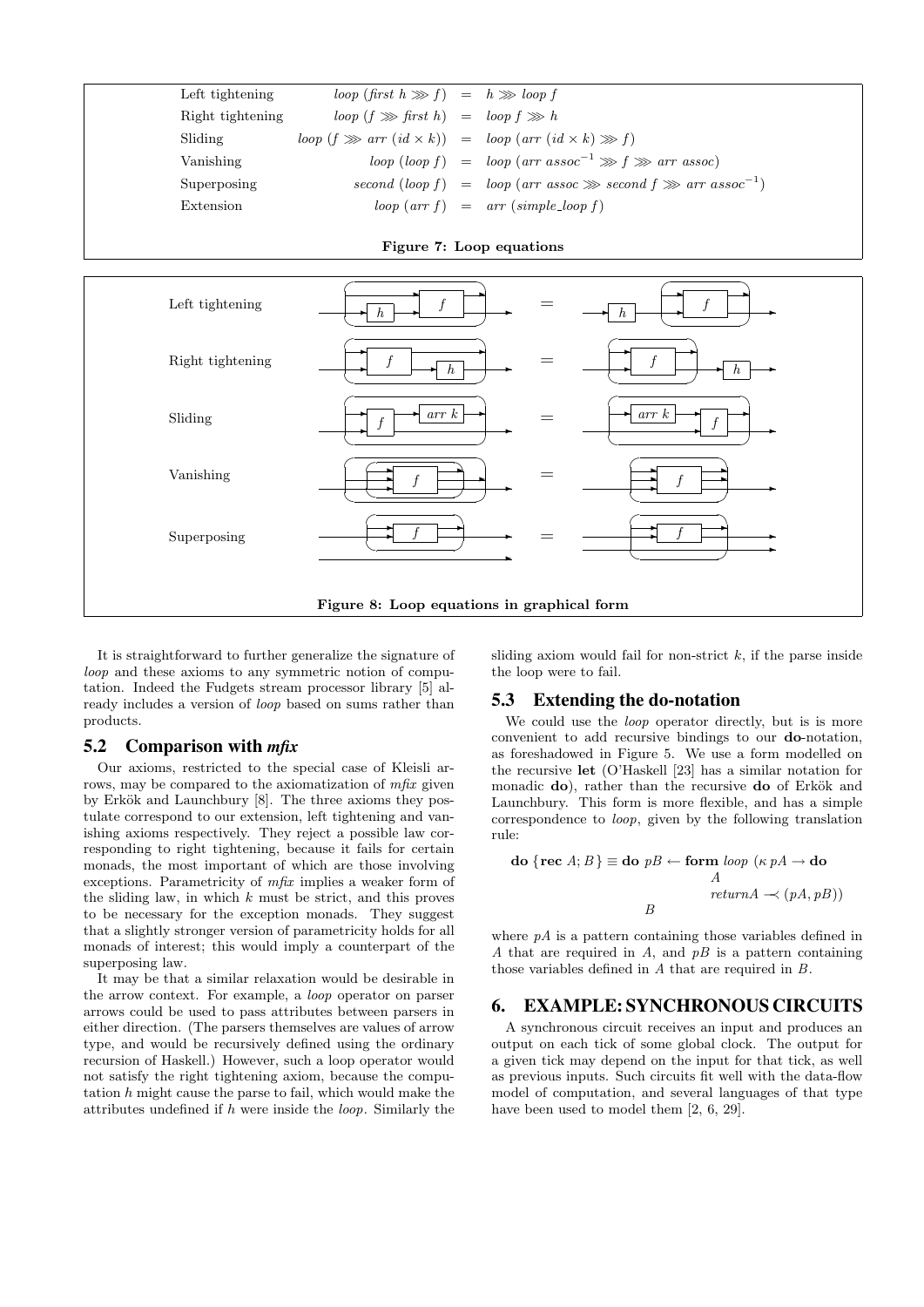Consider the following simple circuit (taken from [20]):



This circuit represents a resettable counter, taking a Boolean input and producing an integer output, which will be the number of clock ticks since the input was last True. To achieve this, the output is incremented and fed back, delayed by one clock cycle. The first output of the DELAY component is its argument, here 0; its second output is its first input, and so on.

Hardware description languages embedded in Haskell can achieve considerable flexibility by parameterizing descriptions over type classes. The microarchitecture design language Hawk [20] abstracts over the type of values that may pass through wires. Low-level descriptions deal with bits (Bool), but any Haskell type may be used, allowing Hawk to scale to much more abstract descriptions, and also allowing the same circuit description to be simulated or symbolically executed. Further interpretations are possible with the hardware description language Lava [3], where circuits have the form

$$
Value \rightarrow Monad\ Value'
$$

where both value and monad types are parameters described by Haskell classes. By selecting appropriate instances, a single description may be simulated, symbolically executed or presented in a variety of styles<sup>2</sup>.

## 6.1 A Circuit Class

We propose to generalize, treating circuits as arrows, so that a wider range of interpretations will be possible. It suffices to consider circuits with a single input and output, because multiple inputs may be treated as input of a tuple, and similarly for output.

- The arr operation defines circuits where each output is a pure function of the corresponding input (e.g. COND and INCR in the above circuit).
- Composition connects the output of the first circuit to the input of the second.
- The first operation channels part of the input to a subcircuit, with the rest copied directly to the output.

As usual, we shall require additional operations. We define circuits as arrows that support cycles and a delay arrow:

**class** ArrowLoop 
$$
a \Rightarrow ArrowCircuit a
$$
 where  
delay ::  $b \rightarrow a$  b b

The argument supplies the initial output; subsequent outputs are copied from the input of the previous tick. A circuit built with loop must include a delay somewhere on its second input before using it, as in the example above. One could

newtype  $SeqMap b c = SM (Seq b \rightarrow Seq c)$ 

instance Arrow SeqMap where  $arr f = SM (mapSeq f)$  $SM f \gg SM g = SM (g \cdot f)$ first  $(SM f) =$ SM  $(zipSeq \cdot (f \times id) \cdot zipSeq^{-1})$ instance ArrowLoop SeqMap where  $loop(SM f) =$ SM  $(simple\_loop (zipSeq^{-1} \cdot f \cdot zipSeq))$ instance ArrowCircuit SeqMap where  $delay x = SM (Cons x)$ 



enforce this by combining the two in a single construct, but the present formulation is better suited to algebraic manipulation.

Here is the resettable counter circuit in arrow notation:

$$
counter::ArrowCircuit a \Rightarrow a \; Bool \; Int
$$
  
counter = proc \; reset \rightarrow do  
rec \; next \leftarrow delay \; 0 \prec out + 1  
out \leftarrow return A \prec  
if \; reset \; then \; 0 \; else \; next  
return A \prec out

This corresponds rather directly to the graphical presentation given earlier. The variables denote the values passing through wires on a particular clock tick.

#### 6.2 Interpretations

One implementation uses an idea introduced by Kahn [17]: components define functions from infinite sequences of inputs to infinite sequences of outputs. This idea is the basis for several data-flow languages [2, 6, 29], for which hardware simulation is just one application, as well as the microarchitecture design language Hawk mentioned above.

Infinite sequences may be modelled in Haskell by defining

$$
data\;Seq\;a=Cons\;a\;(Seq\;a)
$$

A circuit description in Hawk consists of a simultaneous recursive definition of several such sequences (there called signals), each representing the entire sequence of values that pass through a particular wire over time. We can use this idea to define a circuit arrow type as in Figure 9. The definitions use the obvious functions

$$
mapSeq :: (a \rightarrow b) \rightarrow Seq \ a \rightarrow Seq \ b
$$
  
zipSeq :: (Seq a, Seq b) \rightarrow Seq (a, b)  
zipSeq<sup>-1</sup> :: Seq (a, b) \rightarrow (Seq a, Seq b)

The underlying model is the same as in Hawk, but programming with arrows has a different feel. In Hawk one works with circuits and wires, with variables denoting the entire history of wires. Each primitive operation on values must be lifted to an operation on sequences, and one often has to convert back and forth between tuples of sequences and sequences of tuples. In the arrow formulation, one works with circuits and values. The conversions are still happening, but

 $\overline{\text{2The most recent release of Lava has however removed mon-}$ ads from the language, partly by pushing impure features into their variant of Haskell.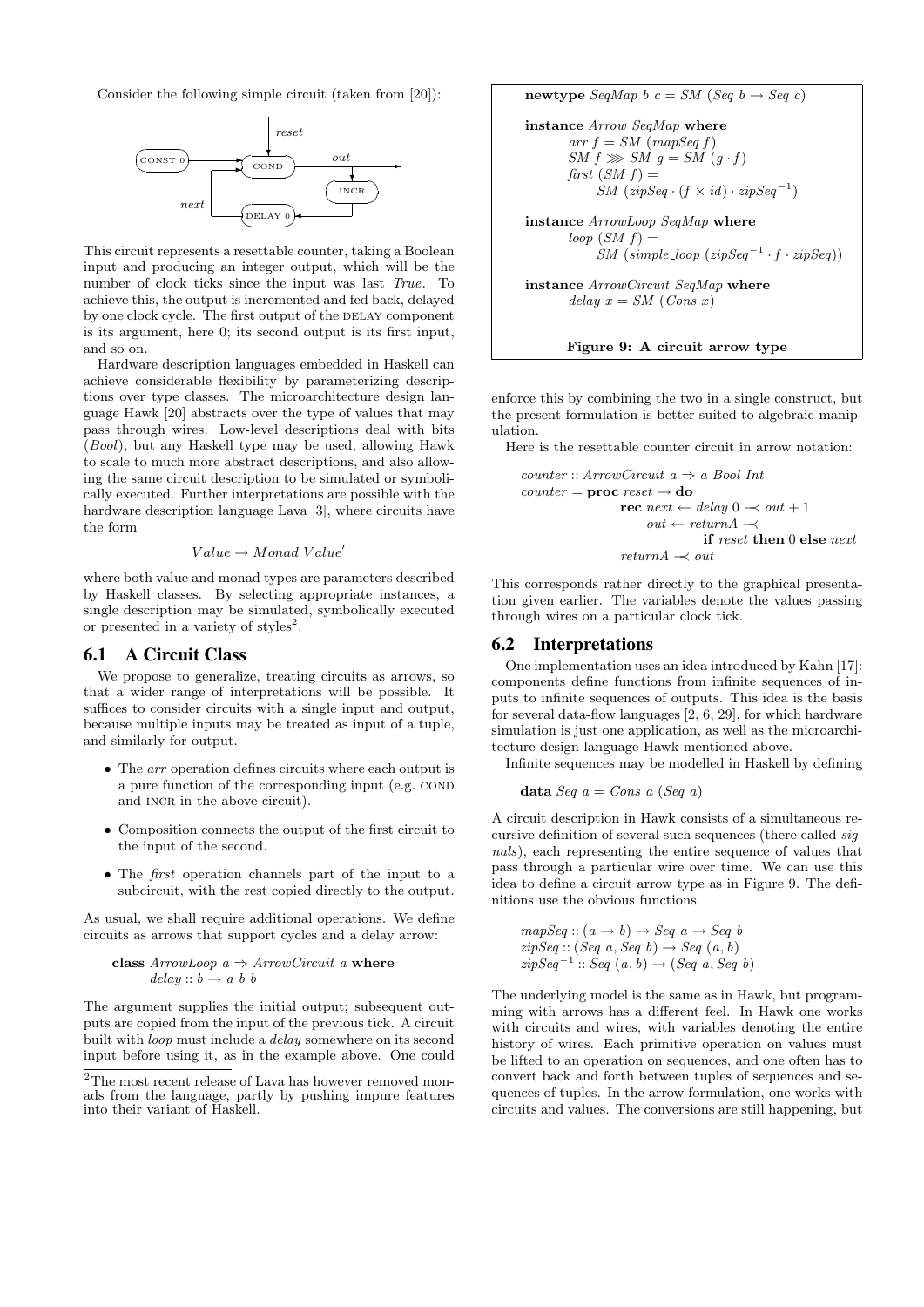they are built into the arrow combinators, and thus hidden by the arrow notation.

Other implementations of the ArrowCircuit class are possible. Instead of maps of sequences, we could use automata that map an input to an output and a new circuit, as follows:

newtype Auto b  $c = A (b \rightarrow (c, Auto b c))$ 

The external behaviour is the same, but this interpretation may have different operational characteristics.

We can define further implementations, and thus additional interpretations, by two strategies.

- 1. We can generalize the types  $SeqMap$  and  $Auto$ , replacing the function type with an arrow parameter, so that they become arrow transformers that may be applied to any arrow type that provides loop, such as state transformers.
- 2. Alternatively, we can apply other arrow transformers to an existing circuit arrow type to create a new one with additional features.

For example, to add debugging probes to circuits, we define a class

**class** ArrowCircuit 
$$
a \Rightarrow
$$
 *ProbedCircuit a* **where**  
*probe* :: Show  $b \Rightarrow$  String  $\rightarrow$  a  $b$  ()

so we can extend the counter example

$$
counter::ProbedCircuit\ a \Rightarrow a\ Bool\ Int
$$
\n
$$
counter = \textbf{proc}\ reset \rightarrow \textbf{do}
$$
\n
$$
\textbf{rec}\ probe\ "Reset" \rightarrow reset
$$
\n
$$
next \leftarrow delay\ 0 \rightarrow out + 1
$$
\n
$$
out \leftarrow return A \rightarrow
$$
\n
$$
\text{if} \ reset\ \textbf{then}\ 0\ \textbf{else}\ next
$$
\n
$$
probe\ "Output" \rightarrow out
$$
\n
$$
return A \rightarrow out
$$

The intention is that when this circuit is run, the sequence of values passing through the named wires will be recorded. Achieving this in Hawk seems to require non-declarative extensions to Haskell [20].

In the arrow setting, we can use the second technique above, defining a Writer arrow transformer that adds output to any arrow, and indeed preserves all the ArrowCircuit structure, as in Figure 10. (We have used the Haskell string output type ShowS, but this is easily generalized to any monoid). The simulator may then pick off the probe output from the circuit outputs.

# 6.3 Conditionals

All the interpretations considered above are also instances of ArrowChoice. For example, here is an instance for the SeqMap type:

$$
\begin{array}{ll}\n\textbf{instance} \, ArrowChoice \, SeqMap \, \textbf{where} \\
\quad left \, (SM \, f) = \\
\quad SM \, (\lambda xs \to replace \, xs \, (f \, (getLeft \, xs))) \\
\textbf{getLeft} :: Seq \, (Either \, a \, b) \to Seq \, a \\
\textbf{getLeft} \, (Cons \, (Left \, x) \, xs) = Cons \, x \, (getLeft \, xs) \\
\textbf{getLeft} \, (Cons \, (Right \, \_) \, xs) = getLeft \, xs \\
\textbf{replace} :: Seq \, (Either \, a \, b) \to Seq \, c \to Seq \, (Either \, c \, b) \\
\textbf{replace} \, (Cons \, (Left \, \_) \, xs) \, (Cons \, y \, ss) = \\
\quad \quad Cons \, (Left \, y) \, (replace \, xs \, ys) \\
\textbf{replace} \, (Cons \, (Right \, x) \, xs) \, ys = \\
\quad \quad Cons \, (Right \, x) \, (replace \, xs \, ys)\n\end{array}
$$

newtype *Writer*  $a \, b \, c = W$   $(a \, b \, (c, \text{ShowS}))$ 

$$
\begin{array}{ll}\n\textbf{instance} \quad \textit{Arrow} \quad a \Rightarrow \quad \textit{Arrow} \quad (Writer \quad a) \text{ where} \\
 & \quad \textit{arr } f = W \quad (\textit{arr } (\lambda x \rightarrow (f \ x, id))) \\
 & W \quad f \gg W \quad g = W \quad (\textbf{proc } x \rightarrow \textbf{do} \\
 & (y, s1) \leftarrow f \rightarrow x \\
 & (z, s2) \leftarrow g \rightarrow y \\
 & \quad \textit{return } A \rightarrow (z, s1 \cdot s2)) \\
 & \quad \textit{first } (W \quad f) = W \quad (\textbf{proc } (x, y) \rightarrow \textbf{do} \\
 & (x', s) \leftarrow f \rightarrow x \\
 & \quad \textit{return } A \rightarrow ((x', y), s)) \\
 \textbf{instance} \quad \textit{ArrowLoop} \quad a \Rightarrow \\
 & \quad \textit{ArrowLoop} \quad (Writer \quad a) \text{ where} \\
 & \quad \textit{loop } (W \quad f) = W \quad (\textbf{proc } b \rightarrow \textbf{do} \\
 & \quad \textbf{rec} \left( \left( \left( \right, c, d \right), s \right) \leftarrow f \rightarrow (b, d) \\
 & \quad \textit{return } A \rightarrow (c, s) \\
 \textbf{instance} \quad \textit{ArrowCircuit} \quad a \Rightarrow \\
 & \quad \textit{ArrowCircuit} \quad (Writer \quad a) \text{ where} \\
 & \quad \textit{delay } x = W \quad (\textit{delay } x \text{ 888} \text{ arr } (\textit{const } id)) \\
 & \quad \textit{write} \therefore \quad \textit{Arrow } a \Rightarrow \textit{Write } a \quad \textit{Show } S \quad () \\
 & \quad \textit{write} \quad = W \quad (\textit{arr } (\lambda s \rightarrow ((), s))) \\
 & \quad \textbf{instance } \quad \textit{ArrowCircuit} \quad a \Rightarrow \\
 & \quad \textit{Problem } \quad \textit{Power} \quad \textit{where} \\
 & \quad \textit{probe} \quad \textit{div} \quad \textit{H} \quad \textit{show String label} \quad \textit{showString label} \quad \textit{showString } \textit{m} \sqcup \textit{u} \sqcup \textit{v}.\n \end{array}
$$

shows  $x \cdot showChar \rightarrow \nightharpoonup$ 

Figure 10: Adding output to an arrow

The subsequence of inputs tagged with Left is extracted by  $getLeft$  and fed to the subcircuit f. The outputs of f are then tagged with Left and merged with the original sequence by replace, replacing the corresponding inputs. The effect is to conditionally propagate the clock to subcircuits, as with the when construct of Lustre [6].

For arrows in ArrowChoice, we can define conditional commands as follows (case commands may be defined similarly):

proc  $p \rightarrow$  if e then  $c_1$  else  $c_2 =$ arr  $(\lambda p \rightarrow \text{if } e \text{ then } \text{Left } p \text{ else } \text{Right } p) \gg$ (proc  $p \rightarrow c_1$ ) ||| (proc  $p \rightarrow c_2$ )

A circuit inside an if-then-else command only takes an input and produces an output on clock ticks for which the condition is true. For example, the command

if b then counter  $\rightarrow$  reset else counter −≺ reset

is not equivalent to *counter*  $\rightarrow$  reset, because it maintains two counters, only one of which is reset or incremented on each clock tick (depending on the value of b on that tick).

# 7. CONCLUSION

Arrow types, as defined by Hughes, or the equivalent Freyd-categories defined by Power and Thielecke, provide useful expressiveness beyond that of monads. We have shown